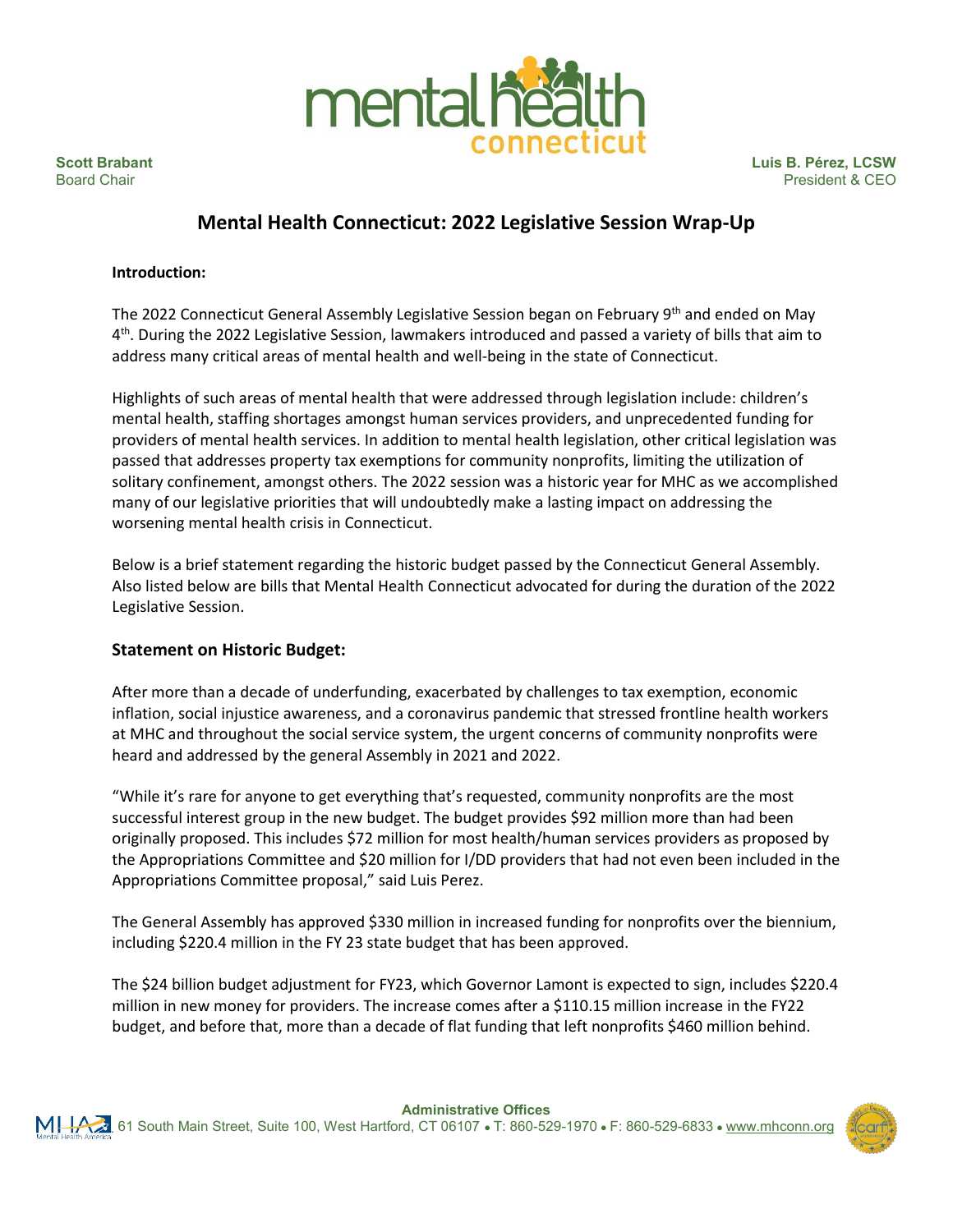

**Scott Brabant Luis B. Pérez, LCSW** President & CEO

MHC praises the hard work and dedication of legislative leadership and Governor Lamont to pass this unprecedented, historic budget that will undoubtedly make great steps towards properly funding CT's nonprofits that provide critical services to the residents of the state.

#### **Bills that passed:**

#### **Senate Bill 1: "AN ACT CONCERNING CHILDHOOD MENTAL AND PHYSICAL HEALTH SERVICES IN SCHOOLS."**

**Legislative Intent:** Senate Bill 1, a massive bill that provides grants for school districts to hire and retain more school social workers and counselors, allows school nurses to administer opioid-reversal drugs to students, and permits local school boards to offer remote learning starting with the 2024-25 school year. The latter would enable students home sick from school, for example, to participate in online instruction. Another provision in the bill would provide grants to child care and early childhood providers to supplement employee salaries and address other needs.

**Effective Date:** July 1, 2022 for most bill provisions.

#### **Senate Bill 2: "AN ACT EXPANDING PRESCHOOL AND MENTAL AND BEHAVIORAL SERVICES FOR CHILDREN."**

**Legislative Intent:** Senate Bill 2 will institute universal pre-K for all Connecticut children ages 3 and up, which would bring many benefits ranging from higher earnings to lower crime and unemployment, as well as better mental health outcomes in middle and high school.

These benefits, when aggregated, add up to more than \$83 million per year, especially when including the benefits that quality child care through pre-K has on increased maternal workforce participation.

In addition, Senate Bill 2 mandates later high school start times which will benefit the physical and mental health needs of students. Lack of sleep is incredibly common among high school students and is associated with severe risks including obesity, alcohol consumption, tobacco & drug use, and poor academic performance, as well as depression and mental health problems.

**Effective Date:** July 1, 2022 for most bill provisions.

### **Senate Bill 450: "AN ACT CONCERNING CONNECTICUT VALLEY AND WHITING FORENSIC HOSPITALS."**

**Legislative Intent:** The purpose of Senate Bill 450 is to make various revisions to the statutes governing the Connecticut Valley Hospital (CVH) and Whiting Forensic Hospital (formerly Whiting Forensic Institute)—CT's two publicly-funded psychiatric hospitals. This work is part of an effort in recent years to monitor patient rights and treatment while in state care, after long-term patient abuse at Whiting came to light in 2017.

**Administrative Offices**

61 South Main Street, Suite 100, West Hartford, CT 06107 ● T: 860-529-1970 ● F: 860-529-6833 ● www.mhconn.org

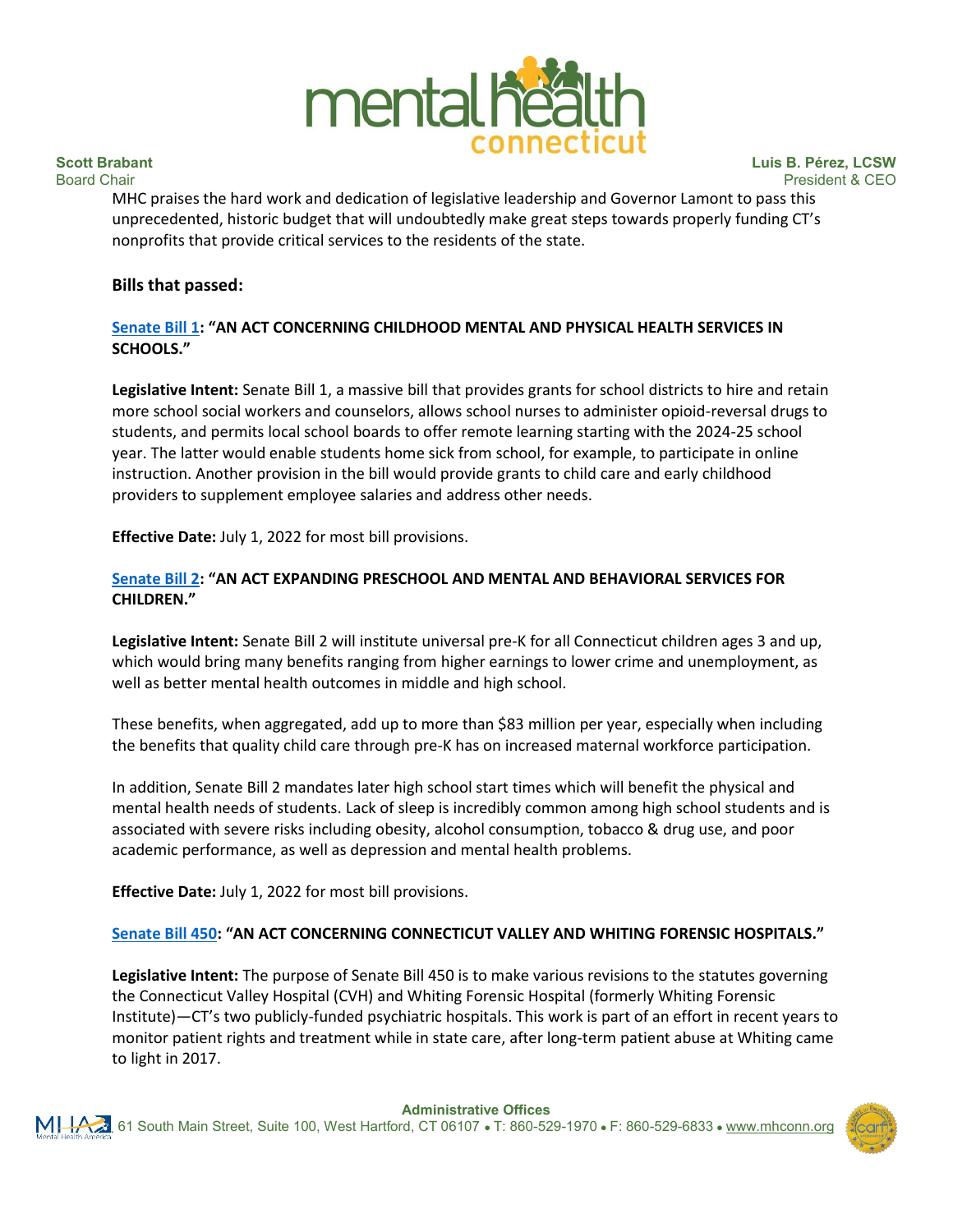

**Scott Brabant Luis B. Pérez, LCSW**<br>Board Chair **Luis B. Pérez, LCSW**<br>President & CEO President & CEO

Senate Bill 450 also implements some of the recommendations of the task force established in the wake of the patient abuse findings at Whiting.

**Effective Date:** October 1, 2022

### **Senate Bill 459: "AN ACT CONCERNING THE COMMISSION FOR CORRECTIONAL OVERSIGHT, THE USE OF ISOLATED CONFINEMENT, SECLUSION, RESTRAINTS, STRIP SEARCHES, SOCIAL CONTACTS FOR INCARCERATED PERSONS, TRANSPARENCY FOR CONDITIONS OF INCARCERATION AND CORRECTIONAL OFFICER TRAINING."**

**Legislative Intent:** Senate Bill 459 is the revised PROTECT ACT, that has been promoted by the individuals from the Stop Solitary CT Coalition. Senate Bill 459 will limit the usage of solitary confinement in our jails and prisons, which has been found to have a huge and often permanent negative effects on the metal health of incarcerated people.

In addition to ensuring oversight and accountability, Senate Bill 459 also mitigates extreme isolation, ends misuse of lockdowns, promotes correctional officer wellness, and promotes overall transparency within the Connecticut correction system.

**Effective Date:** July 1, 2022

#### **House Bill 5001: "AN ACT CONCERNING CHILDREN'S MENTAL HEALTH."**

**Legislative Intent:** House Bill 5001 includes 73 different sections with a slew of programs and funding. It will make license reciprocity possible for out-of-state providers, especially those who provide treatment for children. It also will set up a grant program for local and regional boards of education to hire additional school mental health specialists, and create a second grant program for school boards and operators of youth camps to help cover mental health services for students.

Under House Bill 5001, certain health plans would have to offer coverage for two mental health wellness examinations per year performed by a licensed mental health provider and waive the requirement for prior authorization. The measure also mandates that the state health care advocate designate an employee to handle services specific to minors, and launches a peer-to-peer mental health support program.

**Effective Date:** July 1, 2022 for most bill provisions.

## **House Bill 5044: "AN ACT IMPLEMENTING THE GOVERNOR'S BUDGET RECOMMENDATIONS REGARDING THE USE OF OPIOID LITIGATION PROCEEDS."**

**Legislative Intent:** House Bill 5044 establishes an Opioid Settlement Fund as a separate non-lapsing fund administered by a 37-member Opioid Settlement Advisory Committee with assistance from the Department of Mental Health and Addition Services (DMHAS).



#### **Administrative Offices**

61 South Main Street, Suite 100, West Hartford, CT 06107 ● T: 860-529-1970 ● F: 860-529-6833 ● www.mhconn.org